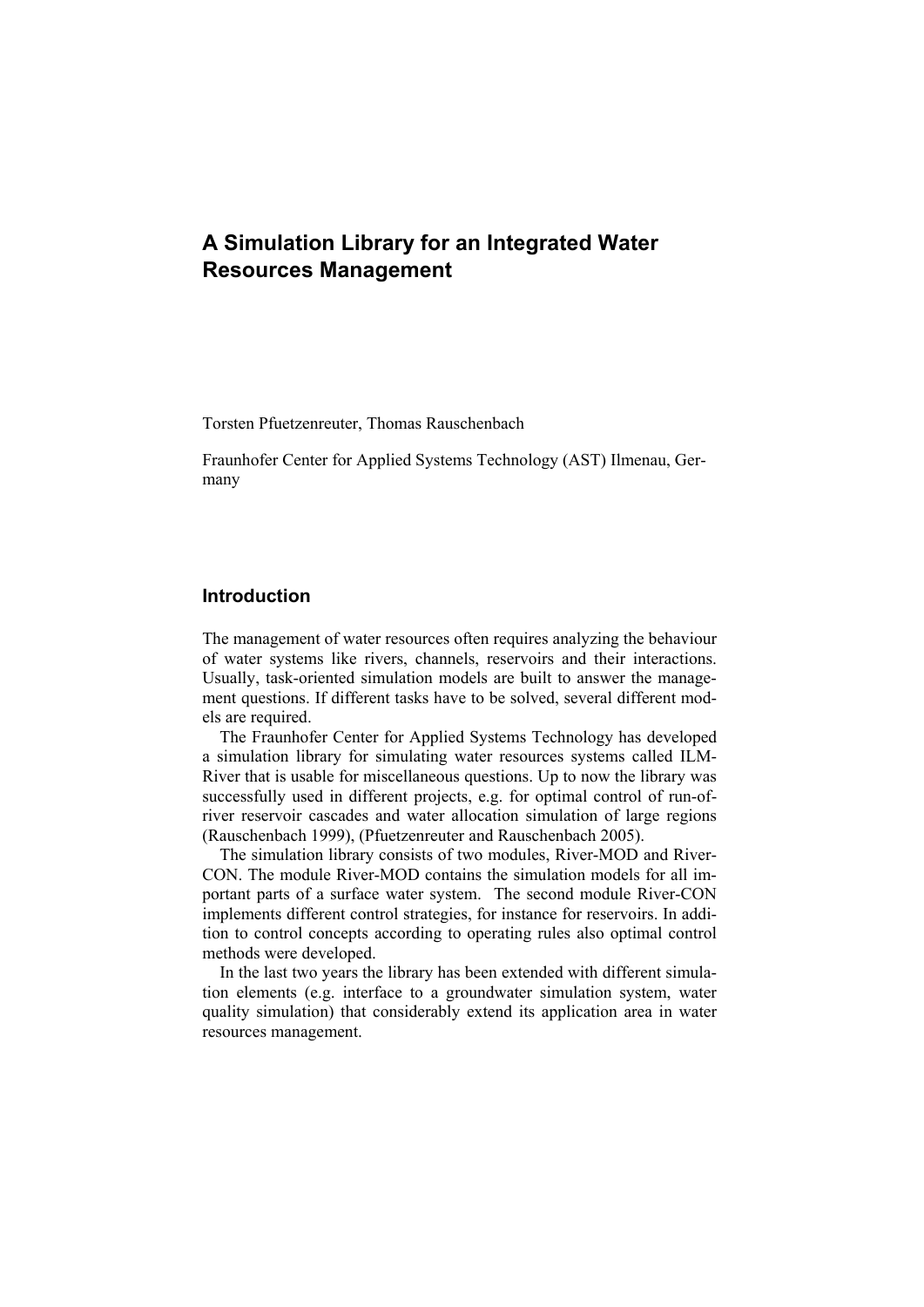### **Modeling library River-MOD**

The simulation models for River-MOD rely on an analytical description of the hydrodynamic behaviour of rivers and reservoirs. Typically, it is sufficient to know the water level and the flow at gauges which are important for control. This reduces the effort for building the simulation model since the complete spatial behaviour of water flow along the river section isn't needed. The original simulation part of the library consists of the model elements that are required for simulating the behaviour of a run-of-river hydropower plant (Fig. 1). These elements rely on the discrete form of the Saint-Venant-equations and are used for the models of the Danube hydropower plants described in the examples chapter.

In the last years the library was extended with set of simulation models for complex surface water systems. Modelling a complex surface water system often results in a detailed simulation model with hundreds of parameters and long simulation durations. The new development for River-MOD reduces the modelling effort by using simplified simulation blocks. Using these blocks results in a fast, reliable simulation model, that is sufficient for control and optimization tasks (Rauschenbach and Gao 2005). Up to now models for the most important parts of surface water systems are implemented, e.g. water flow model for rivers and channels as well as models for water works, catchment areas, sluices and reservoirs (Fig. 2).

#### **Coupling groundwater and surface water simulation**

The current work focuses on extending the modelling library. In regions with water shortage all available resources have to be included in the allocation process. For instance, in areas with uneven rainfall during a year the



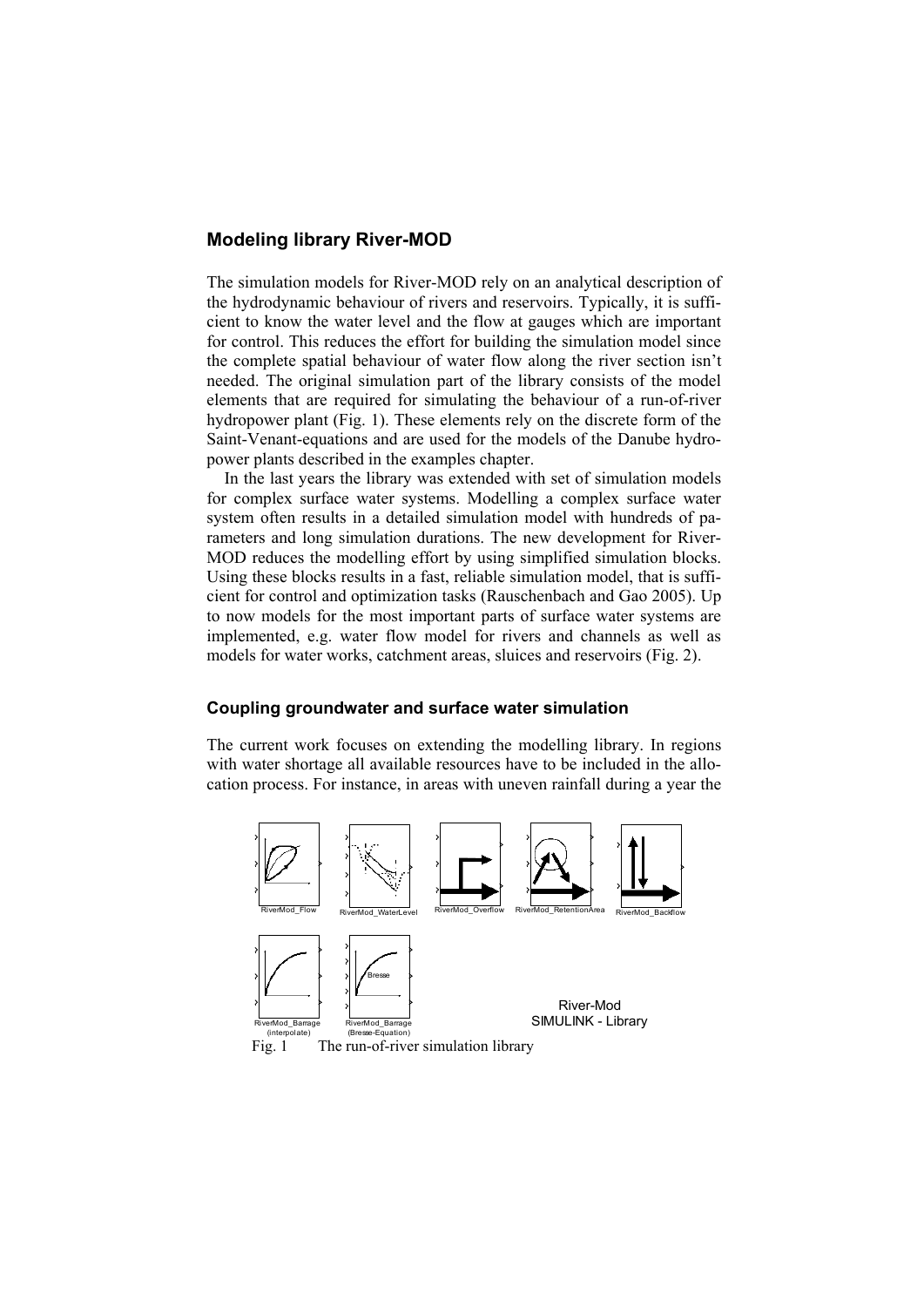

Fig. 2 New blocks of the River-MOD simulation library

groundwater plays an important role to satisfy the customer demand. Therefore an interface to the distributed groundwater simulation system FEFLOW was developed to integrate the groundwater resource into the water simulation system.

The physical coupling concentrates on the most important interchange processes:

- groundwater withdrawal (at well fields or as regional withdrawal)
- groundwater infiltration from water bodies, precipitation or irrigation
- artificial recharge of groundwater at seepage fields.

The surface water simulation model computes all flow rates (withdrawal, infiltration, and recharge) from its internal states. These timedependent rates are transmitted to FEFLOW und used for simulation of a predefined period. As output, FEFLOW sends the hydraulic heads at all locations the surface water simulator is interested in. During simulation, the surface water model is responsible for starting and controlling the groundwater simulator as well as for the coordination of data transfer. Two different types of coupling, the time-step coupling and the sequential coupling, were developed that are applicable to different scopes of application (Pfuetzenreuter et al. 2006). While the time-step coupling is suitable for simulating the bidirectional exchange between surface and ground water via the unsaturated zone, the sequential coupling assumes unidirectional flows from surface to ground water (infiltration).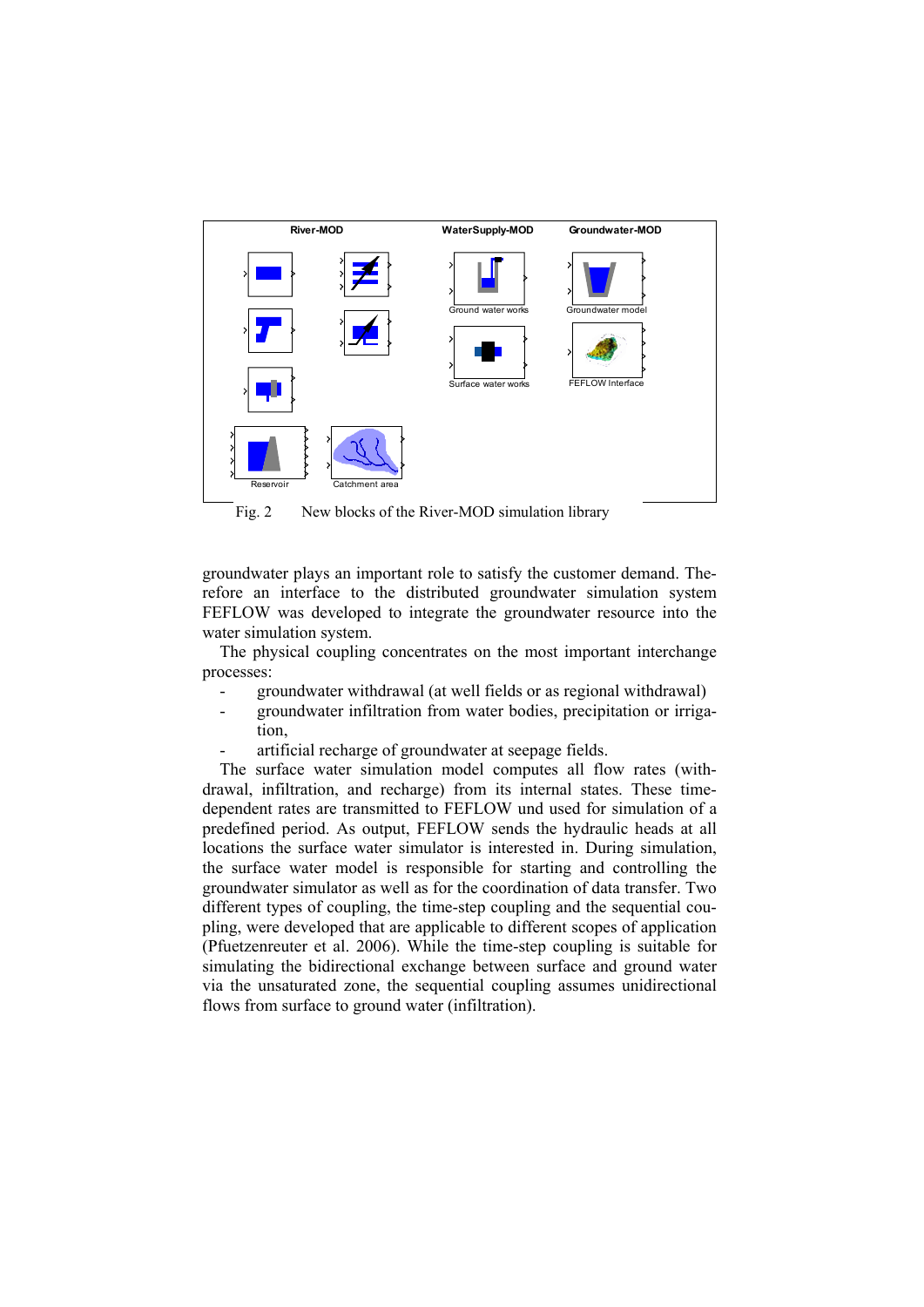#### **Water pollution simulation**

The second, important enhancement of the modelling library concerns the simulation of chemical concentrations. This allows assessing the water quality from the different sources and using this information for an optimal water allocation. The simulation uses one-dimensional, analytical models for the computation of chemical concentrations downstream of discharge locations.

The simulation blocks of the River-MOD library are able to simulate these processes and implement one-dimensional methods for simulation of two different scenarios:

- continuous pollution as consequence of natural and human life, industrial or agricultural production,
- one-time pollution, typically due to accidents or terrorist attacks.

The continuous pollution is modelled according to the methods developed by the GREAT-ER project as described in (Schowanek et al. 2001). The method assumes an instantaneous mixture of river and pollutant flows and a constant concentration along the cross section of the river. This leads to simple but efficient computation methods for the concentration down the river. The one-time pollution simulation was newly developed at Fraunhofer AST and takes into account the transport processes diffusion, dispersion and advection (Trapp and Matthies 1997). Both methods are designed with regard to a high computation speed. This allows a seamless integration of quality modelling aspects into existing simulation models.

#### **Control library River-CON**

The control library provides modules to compute the outflow of reservoirs. In a first stage PID and fuzzy controllers according to operational rules were developed. Especially in reservoir cascades the insulated control of single reservoirs is not optimal (for both flood protection and energy generation). Beside this the reservoirs in a cascade influence one another by hydraulic link-up. As a result, the natural flow behaviour is strongly affected by the control strategies of the reservoirs. This leads to an increasing demand of advanced control strategies for reservoir cascades.

Reservoir cascades have further tasks in addition to energy generation, e.g. to prevent overflows and to guarantee ship navigation. To avoid dangers for people and real values, the energy production has to subordinate to these tasks. Rules were created to support the operators in implementing the predefined strategies. Two modules of the model library River-CON realize a control according to such operating rules, a PID-controller with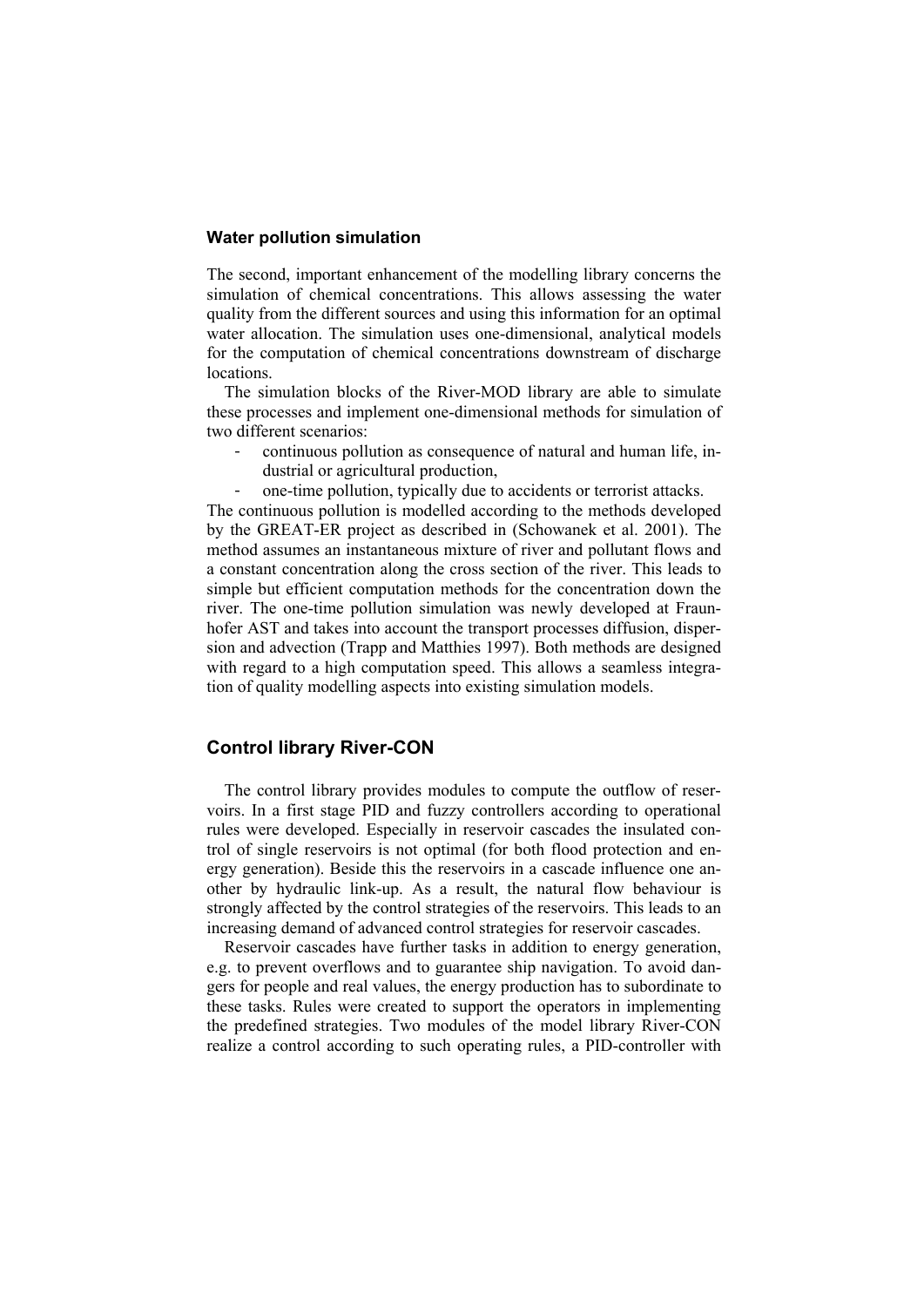

Ybbs

multiple parameter sets and a similar Fuzzy-concept. However, these concepts cannot optimally solve the mentioned multi-criterial tasks necessary for a coordinated operation of reservoir cascades. Instead, a newly developed concept called MEFURO is well suitable for such problems. Furthermore, a module for smoothing of discharge was integrated into River-CON. For more information to the particular control strategies see (Pfuetzenreuter 2005].

#### **Example: Simulation of run-of-river reservoirs**

Using the ILM-River toolbox several simulation models for run-of-river river reservoirs have been developed. As an example, this paper presents the model for the Austrian Danube reservoir Ybbs (Fig. 3). Primary aim is to model the dynamic behaviour of the flow section between the two hydropower plants Wallsee and Ybbs. The model must describe the real inflow and discharge behaviour as well as the water level trajectories at all gauges.

The total length of the reservoir Ybbs is approx. 34 km, the width ranges from 150 m to 1.000 m. Downstream the gauge Au (in the middle of backwater storage) water bypasses the hydropower station Wallsee at flow rates higher than  $6000 \text{ m}^3$ /s. Hence, the downstream gauge of station Wallsee does not register the total flow to the reservoir Ybbs. For this reason, it is necessary to consider the effect of bypassing in the model. The activation of the retention rooms shown in fig. 3 occurs by opening floodgates and using pumping stations at a flow rate of  $4700 \text{ m}^3$ /s. Starting at a flow of 5400 m<sup>3</sup>/s, the water enters the retention rooms directly.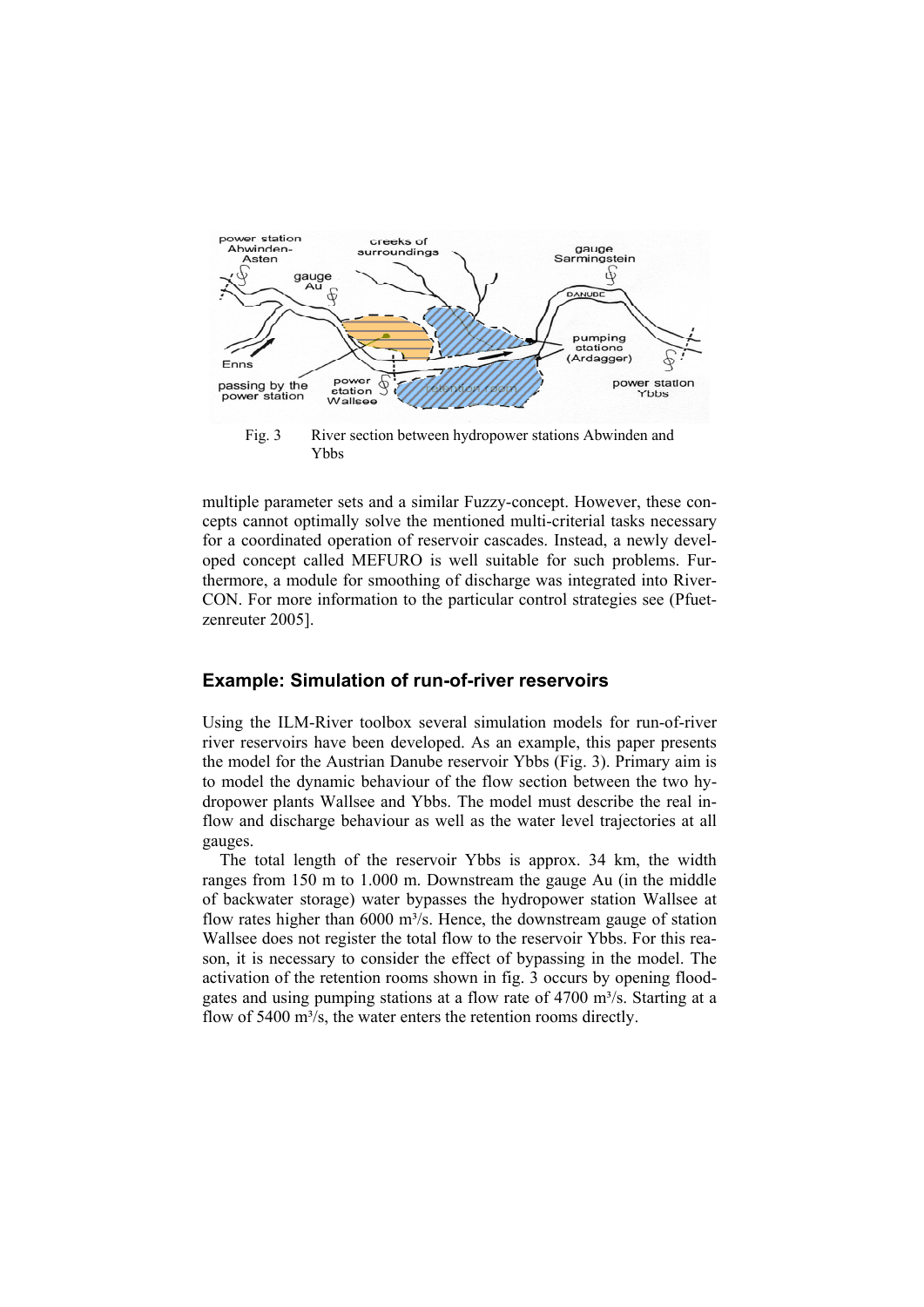

Fig. 4 Simulation model structure for reservoir Ybbs

Fig. 4 shows the rough simulation model of the reservoir Ybbs. With this model, good simulation results are achievable in all flow ranges. As an example, fig. 5 shows the simulated discharge of the hydropower station Ybbs during a moderate flood compared to the original data. Using a PID controller, the simulated behaviour is similar to the recorded time series. As the controller uses different water levels at the reservoir to control the outflow, the water levels are also reproduced very well.



Fig. 5 Simulation results for a flood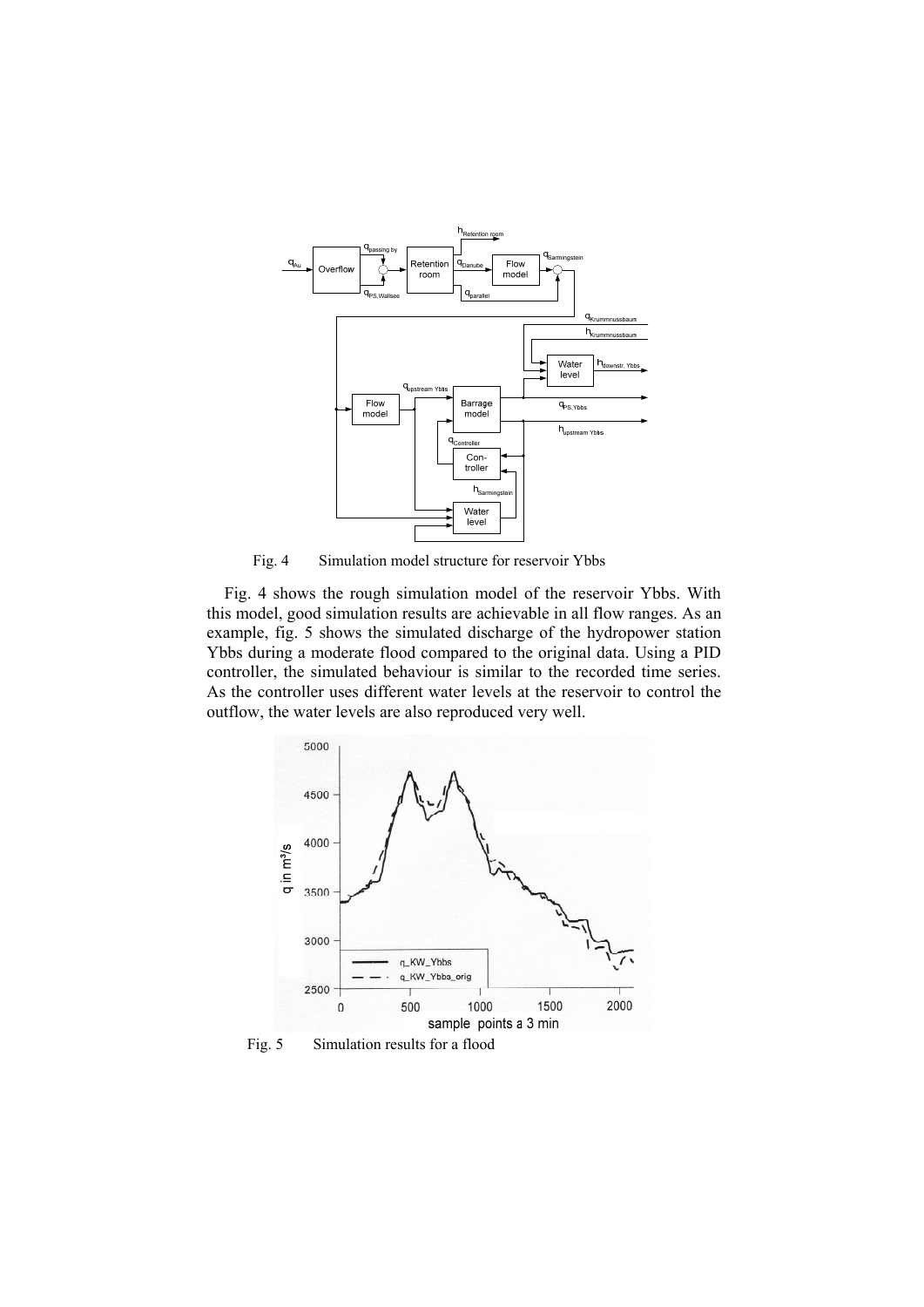

Fig. 6 Continuous pollution simulation in a river section

# **Water quality modelling**

Using the simulation blocks of the complex surface water system library, many different tests were performed. For example, the simulation results of a river's continuous pollution with benzene are shown in fig. 6. At the location of the entry, the concentration of benzene is given by the ratio of the flow rates of river and pollutant. Downstream the concentration reduces by elimination processes like sedimentation, degradation and volatilization. If the whole river section is polluted, the concentration becomes stationary because of the continuous pollution with benzene.

Another scenario assumes that a one-time pollution with benzene has occurred. Using the newly developed propagation method described earlier, the results shown in fig. 7 were obtained. The propagation wave changes its shape while it spreads through the river section. Therefore, the concentration of benzene is lower but prolonged due to the simulated dif-



Fig. 7 Simulation of on-time pollution along a river section